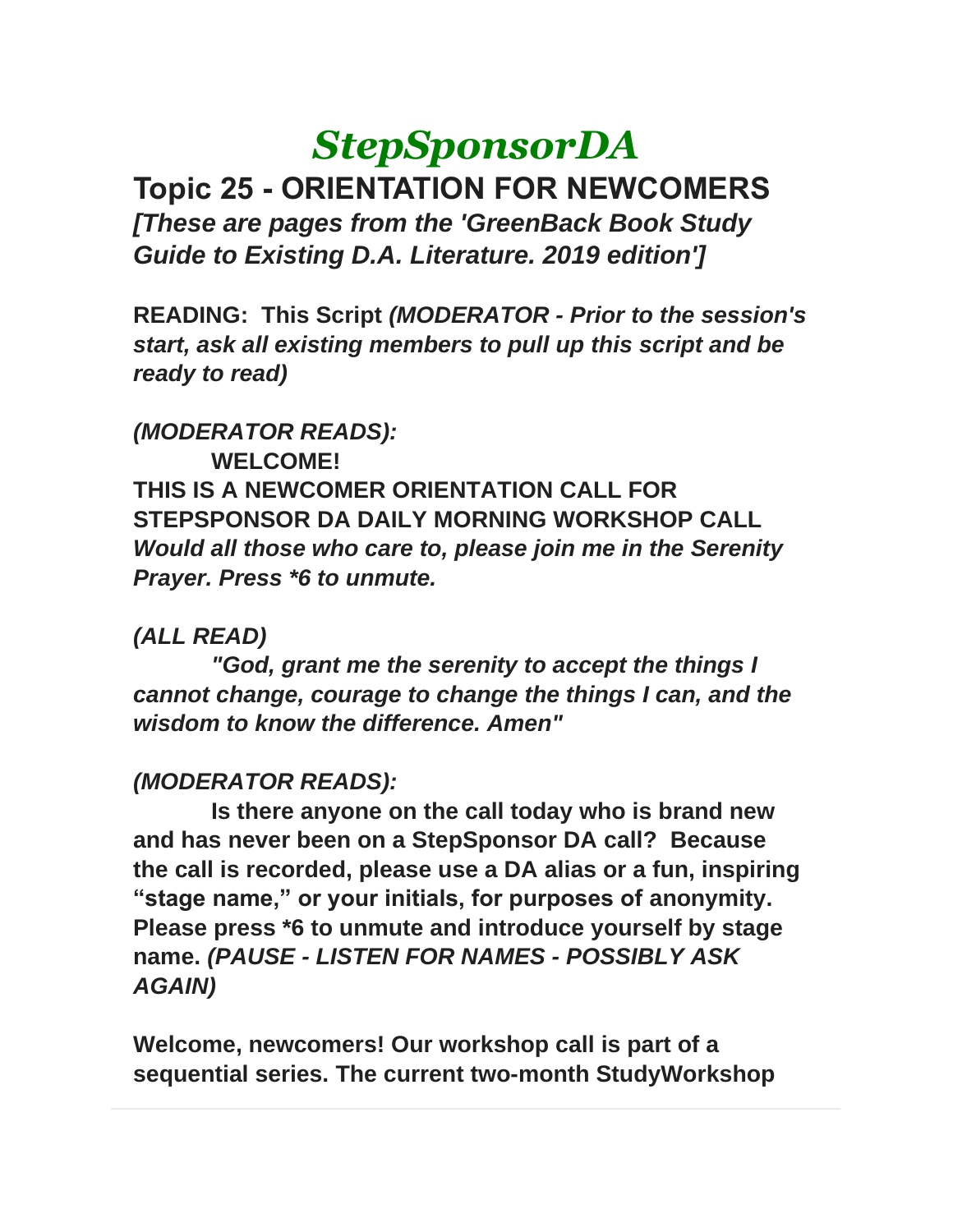**started on the first of the odd-numbered month. You are welcome to audit the call. We ask that you press \*6 to mute yourself and listen only. At the end of our session, we will stop the recording to share confidential contact information for outreach. To receive our Welcome Materials, please sign-up on our website, StepSponsorDA.com on the homepage.** 

**WE WILL START A NEW SERIES WITH BEGINNER'S LITERATURE: On the first of the upcoming odd-numbered month. For the remainder of the current series we will be reading DA material you may not have gotten to yet. If you are starting this series in progress, please use the call time for listening/auditing.**

**IF YOU ARE NEW TO OUR WORKSHOP: When you receive our welcome documents, please carefully read our workshop format and guidelines. We operate differently than a regular DA meeting so be sure to familiarize yourself with these. Also, review the included reading list and obtain the suggested literature so you will be ready to start at the beginning of the upcoming cycle.**

**Today we will read from this document and take your questions. Once again, if you do not have our current guidelines, fill out the form on the homepage of our website, StepSponsorDA.com (SSDA).** 

**In our Step Sponsor DA workshop, we will read from an assigned literature topic that is found on our website, StepSponsorDA.com. For the remainder of the 2 study sessions, we continue reading and sharing DA experience taking the indicated actions from that reading.**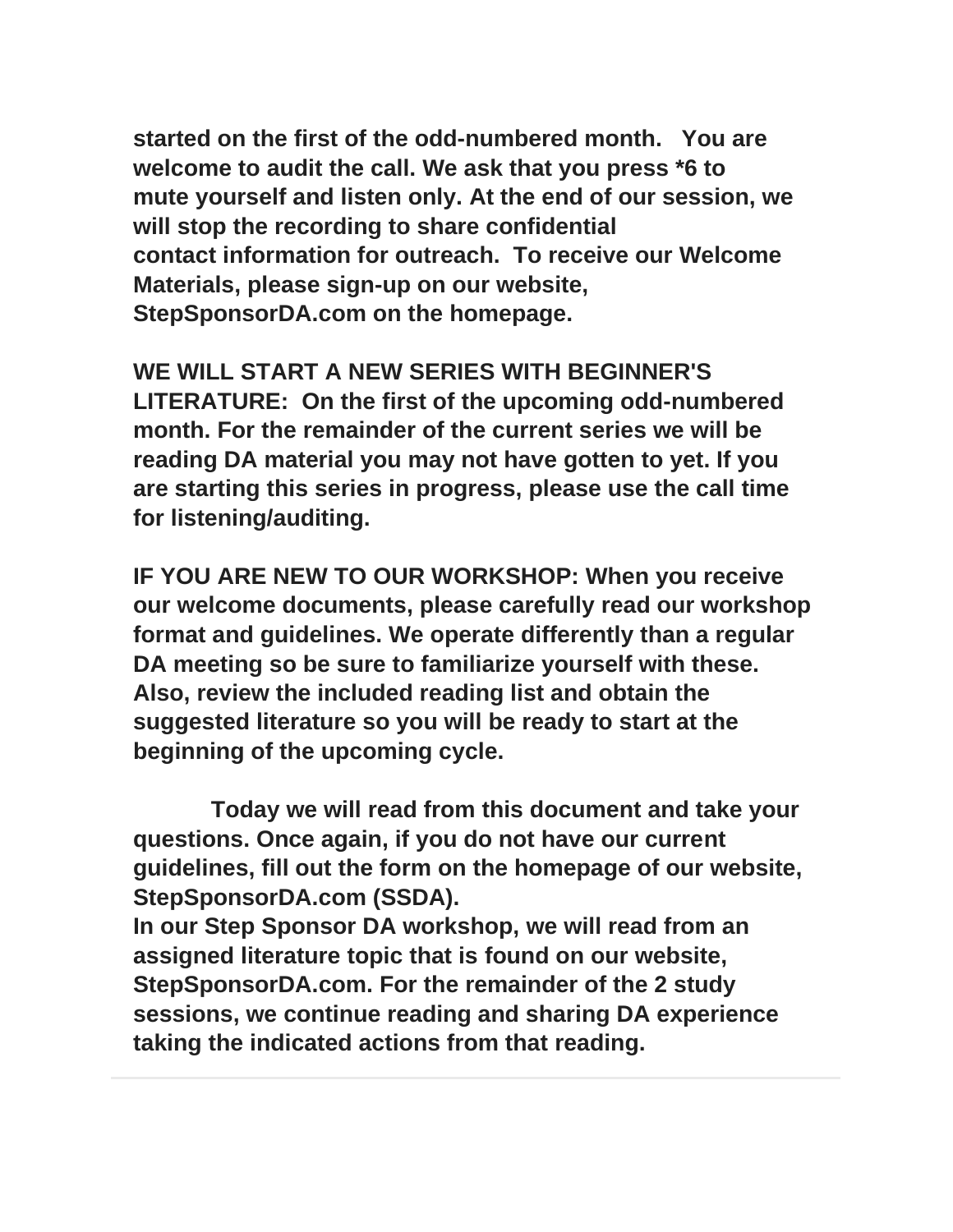# **INTRODUCTION TO OUR STUDY GUIDE - THE GREENBACK BOOK**

*The GreenBack Book study guide pages are simply experience, strength and hope gathered from* **Debtors Anonymous** *fellowship members who have used the DA tools and taken these 12 steps before us.* **It is a supplement to the DA Books, AA Big Book and the DA Pamphlets. But this material gives us guidance as to what to DO in the absence of a more experienced DA member, or a DA-approved sequential text book: What to read, in what order, what questions to ask and discuss, what to write, what actions to take and** *what prayers to pray.*

**ORIGINS The GreenBack Book study guide started in a subcommittee of the Debtors Anonymous World Service Conference 2009. The Concept of a Study Guide had already been approved but a writer had not been appointed to start work on the piece. This work grew organically from dozens of DA step workshops which 'road tested' these ideas. It was edited via the feedback of thousands of DA members who participated. The Editor/ "Shepherd" of the piece has been a DA member for over 3 decades (and abstinent over 5 years) who has personally taken over 3500 members through the DA Steps and led over 60 DA Study workshops, as of January 2020.**

**(MODERATOR - PAUSE AND ASK FOR:** *SHARING OF Step Sponsor DA workshop experience using the The GreenBack Book study guide as a way of working the DA program.)*

*(MODERATOR - Each time you call on a member, remind them to: "please self-time, 2-3 minutes.")*

*(MODERATOR - After 1-3 experienced member shares, continue reading.)*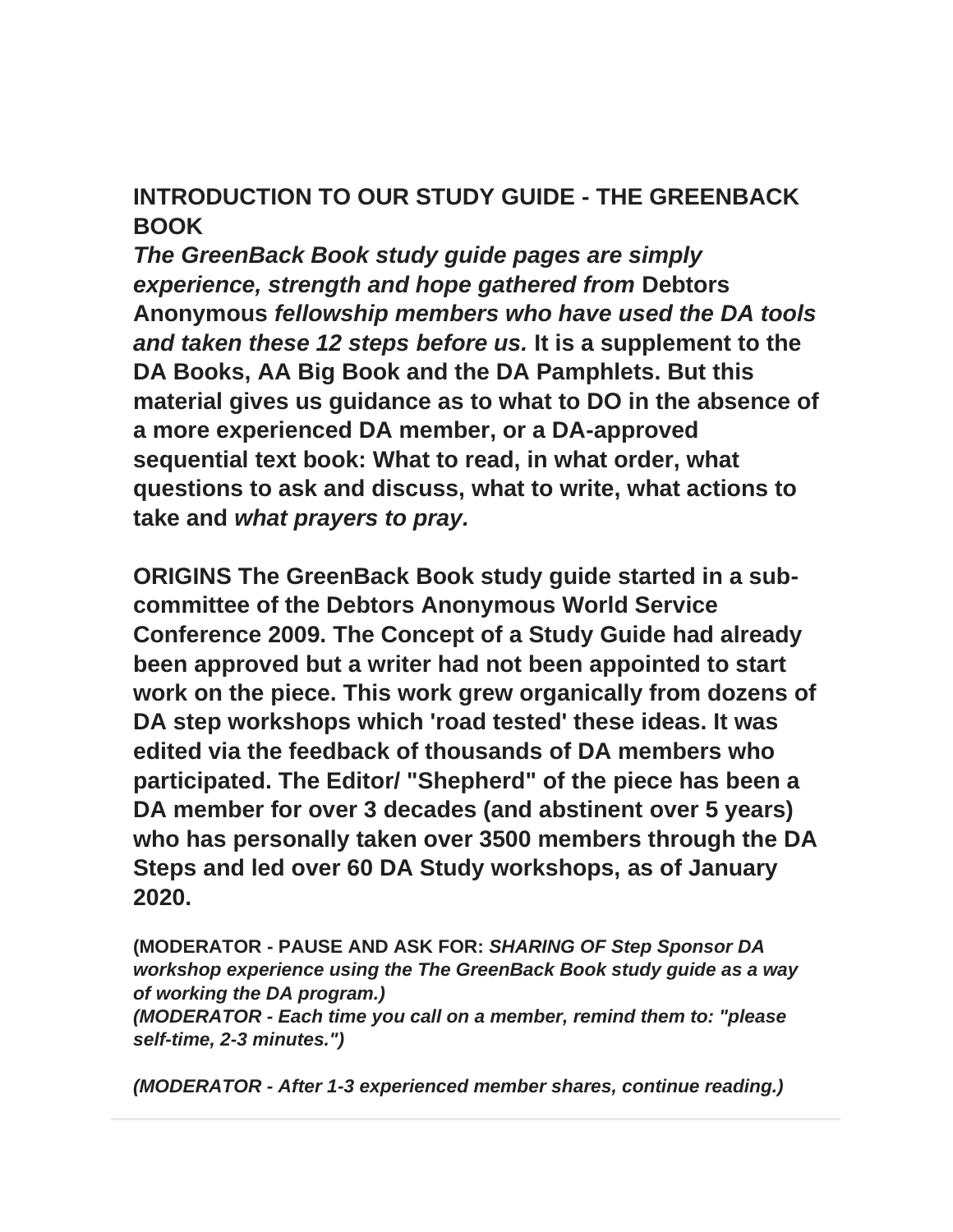**The first 12 Step Program was Alcoholics Anonymous. (AA) This original 12 step program was designed to be simple and work quick because it was for DRUNKS. After all, whose attention span is lower than a DRUNK'S? (The author/founder of our workshop is in AA also.) The big deal is that this is NOT a big deal! No one component of 12-step work was ever intended to take longer than it takes to wash your face or brush your teeth. If working the AA steps took the length of a pregnancy, alcoholics would all still be drunk, locked up or dead. Our experience is, take the steps rapidly. Keep it simple. The core premise of 12-step is that, more than a trained professional counselor, another lay person WITH THE SAME ADDICTION is most helpful in aiding recovery from that addiction, provided both addicts pick up this SIMPLE kit of spiritual tools and take these steps together.**

*(MODERATOR - PAUSE AND ASK FOR: SHARING OF Step Sponsor DA workshop experience using the The GreenBack Book study guide as a way of working the DA program.)*

*(MODERATOR - Each time you call on a member, remind them to: "please self-time, 2-3 minutes.")*

*(MODERATOR - After 1 experienced member share ASK FOR NEWCOMER QUESTIONS. CALL ON EXPERIENCED MEMBERS IF YOU GET A QUESTION YOU CANNOT ANSWER.)*

*(MODERATOR - Each time you call on a member, remind them to: "please self-time, 2-3 minutes.")*

*(MODERATOR - After 1-2 Q & A's continue reading.)*

### **READING LIST**

**"When all else fails, read the directions." Each topic has DA/AA approved readings. These are the chronicle of the experience, strength and hope of recovered compulsives that went before us. At one point in DA's 43-year history, the individual pamphlet content was intended to become chapters in a sequential textbook for DA, integrating the DA tools with the DA spiritual steps. As DA service conferences came and went, and trusted servants rotated, DA developed a larger 'pamphlet pile,'** *but not a finished textbook.* **(We debtors can be intimately familiar with paper piles!) This reading list is an attempt to organize the existing DA pamphlet material and DA approved books in a logical sequence. Once you have ordered and received your DA Pamphlets, we suggest putting the pamphlets in the**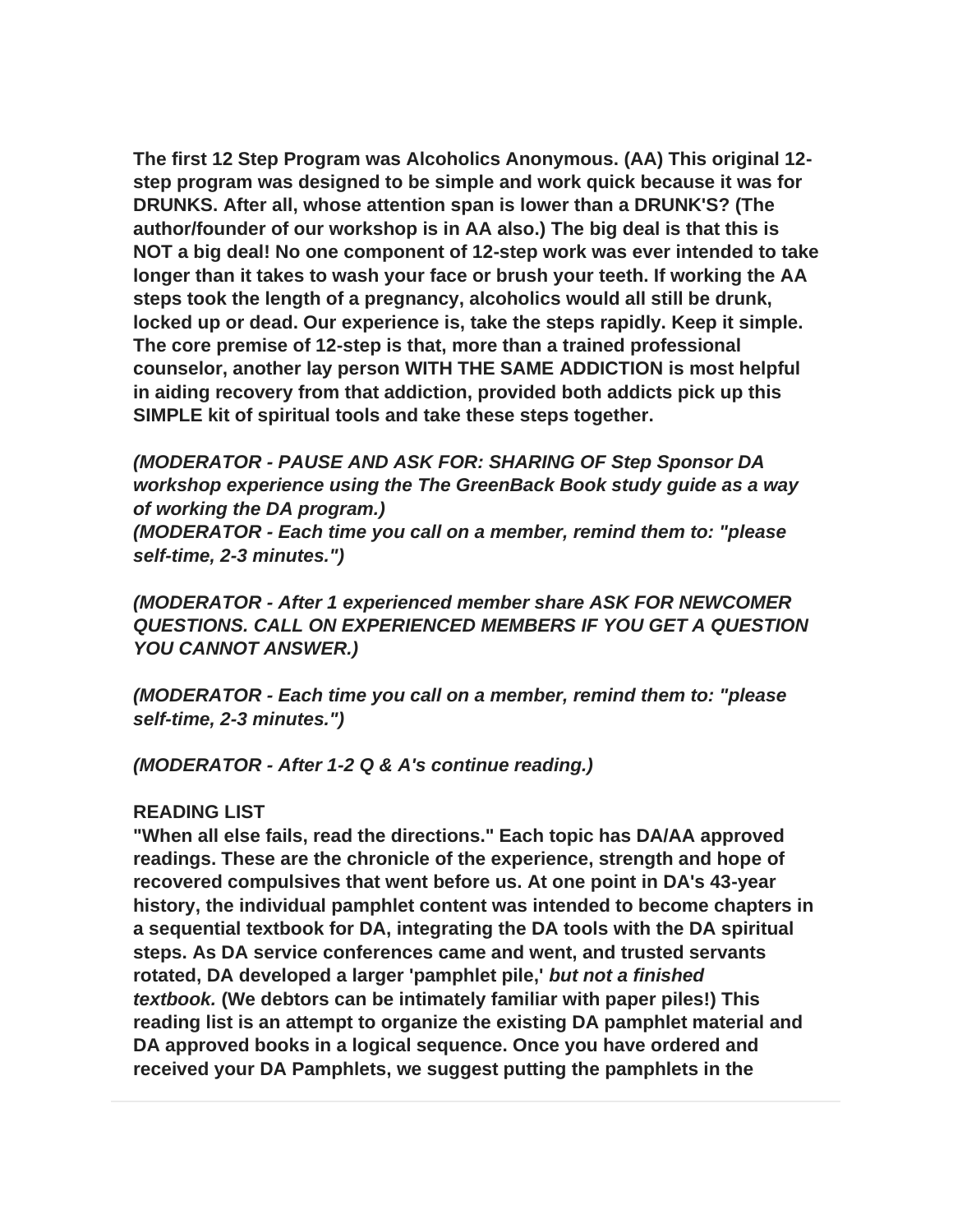**sequence we have them on the study guide, as if they were chapters in a "how-to" book.**

**REMINDER this READING LIST is included on our website, StepSponsorDA.com, under the Workshop Reading List tab.**

*(MODERATOR: PAUSE AND ASK FOR NEWCOMER QUESTIONS)*

*(MODERATOR: after 1-2 Q & A's continue reading)*

### **WORD TO THE WISE: PACE YOURSELF!**

**Money trouble can be daunting and overwhelming. Our study guide assigns reading a small amount of DA material & taking a small bit of DA action** *each day***. Experienced recovering debtors HIGHLY RECOMMEND BEGINNING AT THE BEGINNING AND PACING YOURSELF. Whether studying one on one with a sponsor or partner, or in a group workshop setting, the schedule we set is arbitrary, determined by the participants. In the absence of a full DA textbook, we have organized this series of DA pamphlets & readings as if they were chapters in a sequential textbook. Read the assignments in order one at a time. Take each action one at a time, as you have time.**

**DO BE GENTLE and DON'T let DA become one more source of overwhelm.**

*DON'T* **try to cover more than one topic a day. DO look at this study guide, as an aid to help you learn a blueprint for living, a set of ongoing spiritual practices, rather than a one-time course you 'finish.' We are here for a lasting healing from compulsive debting, to stay spiritually awake, as a result of our step work, to try to carry this message to other debtors and practice these principles in all our affairs. In the study sessions, we will read and share experience on as much of the material as time allows. Before or after the group study session, we suggest you try your best to read the rest aloud with a sponsor or study partner, and support each other in finding the directions to follow, the actions to take and the prayers to pray. AGAIN: DO Spend some time on this study each day as you can. DO let whatever amount of time you have be good enough. AND DO Keep Coming Back.**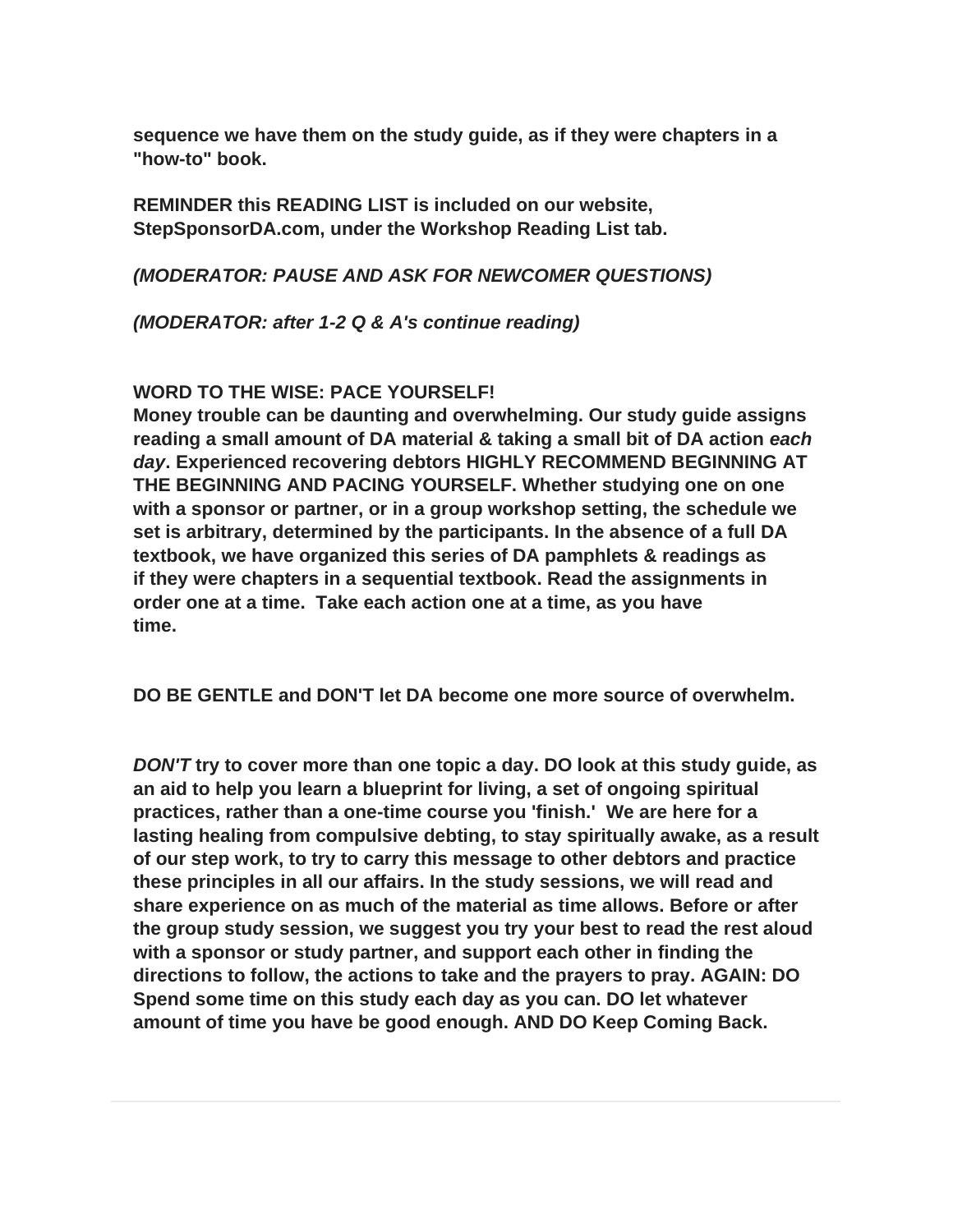### **ACTION LIST**

**There is an action list at the end of each study guide. Be sure to read it. Try your best to spend at least 15-20 minutes or more on some of the suggested actions. DO allocate time to spend on your DA recovery. DON'T beat yourself up over imperfection. DO ask your loving Higher Power and your fellow DA members for help every day. Each prayer we pray, each change we make, a day at a time, will benefit us no matter how large or how small.**

### **SENDING YOU LOVE**

**Did we mention 12-step recovery is not brain surgical rocket science and is meant to be QUICK AND SIMPLE?**

**If anyone has not told you yet today that they love you...know this... WE LOVE YOU God bless you and thank you for joining. Keep Coming Back.**

**(MODERATOR - PAUSE AND ASK FOR:** *SHARING OF Step Sponsor DA workshop experience using the The GreenBack Book study guide as a way of pacing one's self.) (MODERATOR - Each time you call on a member, remind them to: "please self-time, 2-3 minutes.")*

*(MODERATOR - After 1-3 experienced member shares, continue reading.)*

**THE FOLLOWING ARE DAILY READINGS FROM THE STEPSPONSOR DA WORKSHOP SCRIPT AND GUIDELINES EACH DAY WE START OUR WORKSHOP WITH THE READING OF SOME GUIDES TO KEEP US FOCUSED ON OUR PRIMARY PURPOSE:**

### *(MODERATOR - PAUSE AND ASK FOR A READER WHO HAS THIS SCRIPT READY TO READ THE PREAMBLE AND PURPOSE):* **PREAMBLE**

**Debtors Anonymous is a fellowship of men and women who share with each other their experience of change, the strength and benefits from those changes, and the hope that change and healing are sustainable. We come together to solve the problem we have in common and help each other to recover from compulsive debting. The only requirement for membership is a desire to stop incurring unsecured debt. There are no charges, costs, dues, or fees for D.A. membership or this workshop. We support our fellowship through our voluntary contributions. Debtors Anonymous is not allied with any sect, denomination, politics, organization, or institution. We do not wish**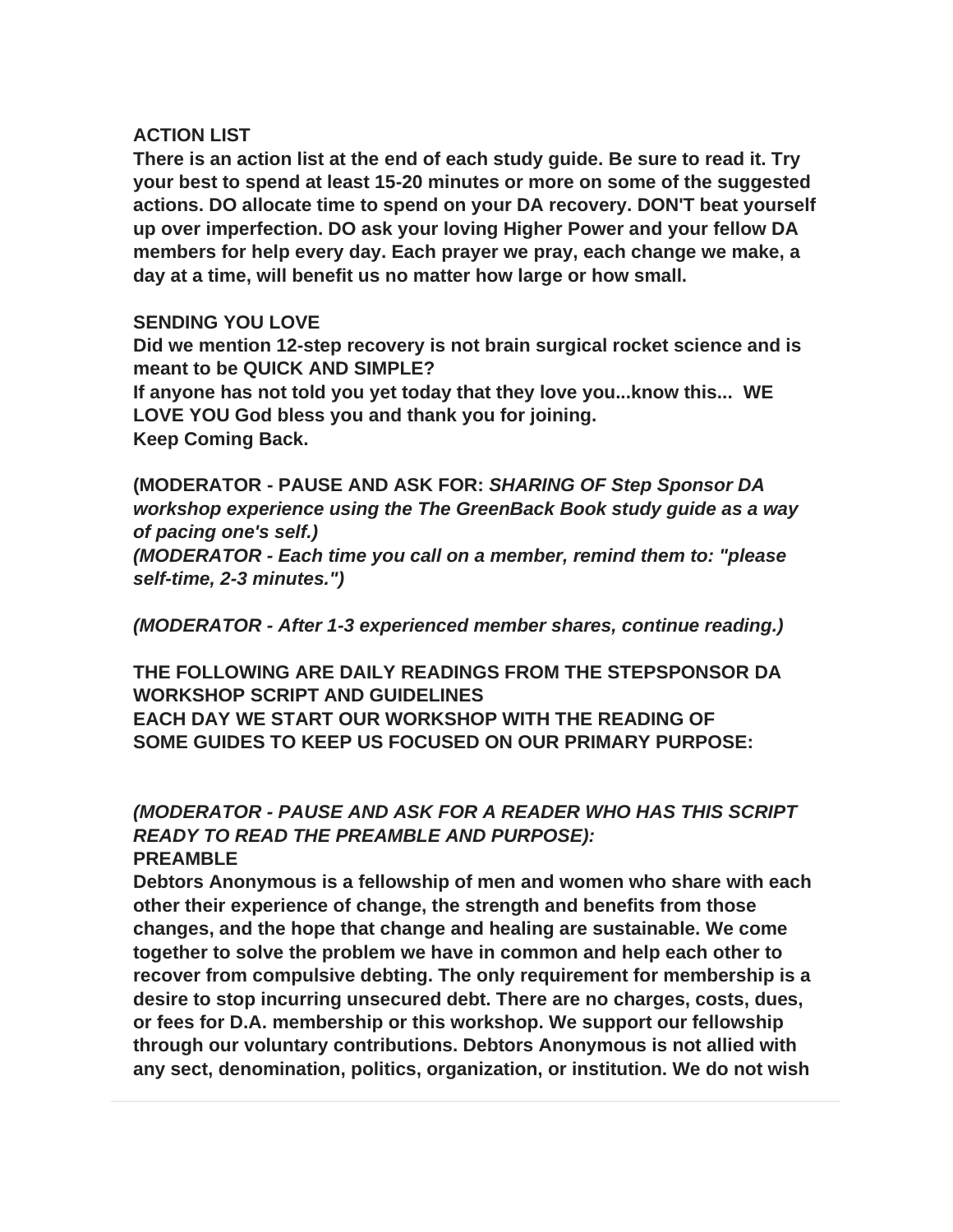**to engage in any controversy; we neither endorse nor oppose any outside issues or causes. Our primary purpose is threefold: to stop incurring unsecured debt, to share our experience with the newcomer, and to reach out to other debtors.**

### **THE PURPOSE OF OUR PHONE WORKSHOP**

**The purpose of the Step Sponsor D.A. Workshop is to learn precisely what our approved D.A. and A.A. literature says; learn about the nature of our disease; obtain directions and prayers indicated in the Twelve Steps and D.A.'s Tools; grow in spiritual awareness; and support each other in the practice of these principles in all our affairs. We take the steps rapidly, applying the experience, strength, and hope found in the literature to our own recovery and the sponsorship of other members. We try to carry this message to the compulsive debtor who still suffers and to expand the culture of service in Debtors Anonymous.**

**(MODERATOR - PAUSE AND ASK FOR:** *SHARING OF Step Sponsor DA workshop experience focusing on DA's Primary Purpose.) (MODERATOR - Each time you call on a member, remind them to: "please self-time, 2-3 minutes.")*

*(MODERATOR - After 1-2 experienced member shares, PAUSE AND ASK FOR A READER WHO HAS THIS SCRIPT READY TO READ THE GUIDELINES.)*

### **GUIDELINES**

**This is a workshop, so please have today's Topic, the corresponding literature, and note-taking materials ready. Your recovery experience will be rewarding to the extent that you focus entirely on listening, reading, and sharing your D.A. experience. Multitasking belongs to another time and place. Give yourself the love-gift of focused study time.**

**We are here to read, share, and demonstrate the directions and prayers in designated D.A. and A.A. conference approved literature. Please keep remarks pertinent to the readings of the topic, reflecting your own experience, strength, and hope in Twelve Step recovery from the addiction to compulsive debting. We share D.A. experience with love, understanding, and companionship.**

**Comments on outside issues, such as other addictions, other programs, outside literature, self-help, therapy, or other treatment models, belong to another time and place. Compulsive under-earning, clutter, and time are considered outside issues.**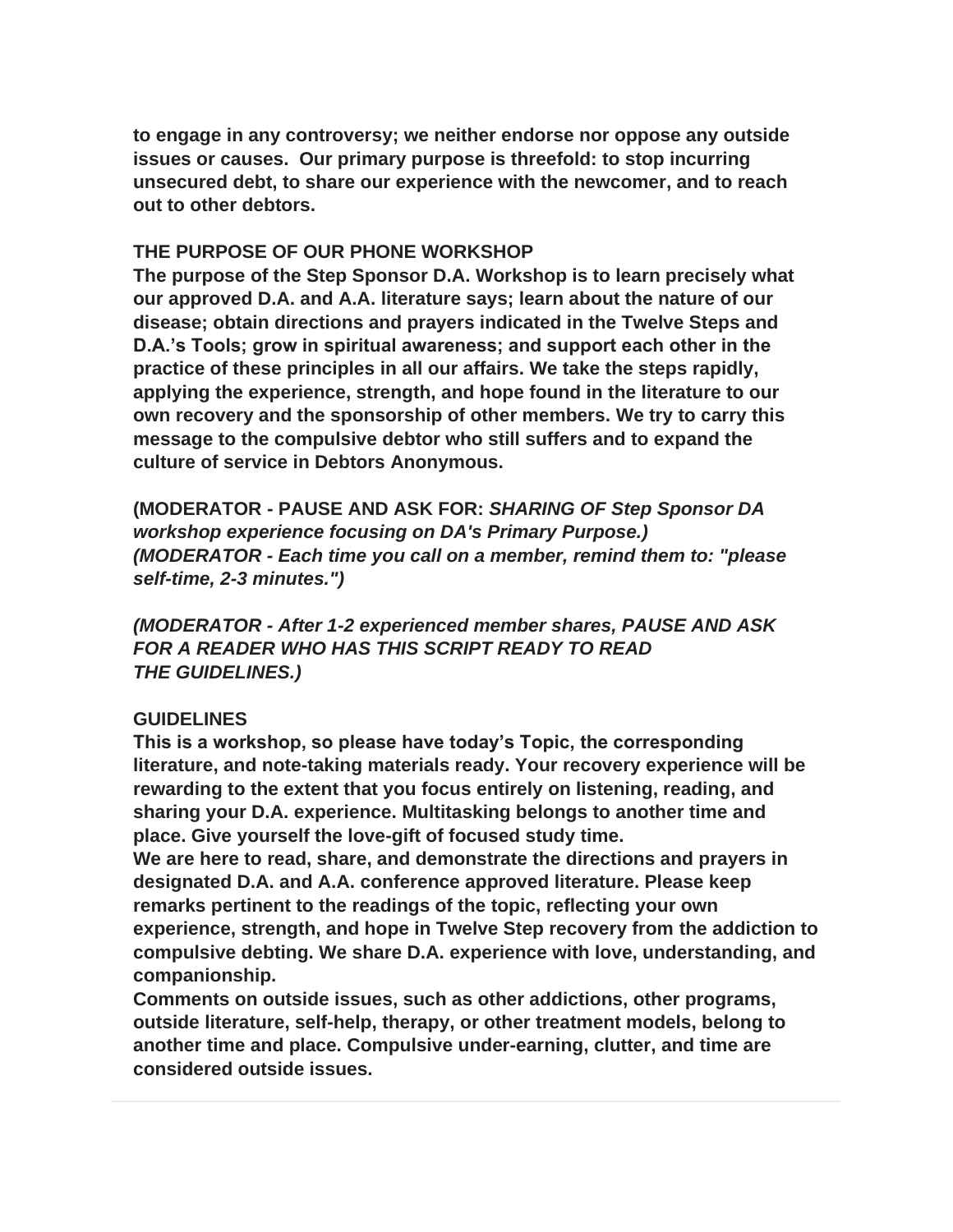**We do not interrupt or engage in unsolicited feedback. When a person sharing D.A. experience asks for feedback, abstinent members may answer from their experience. Newer members' questions and requests for special support will be addressed during the Help and Prayer time or during the After Call.** 

**Please share D. A. experience only if you identify as a compulsive debtor, are abstinent from incurring new unsecured debt, and have experience WORKING today's topic. Self-time your shares to a maximum of three minutes. You may leave your confidential email address at the end of sharing your D.A. experience.**

**Any current member, and especially newcomers, may read from the literature. It is helpful to join the call early and notify the moderator that you have all your materials ready to read.**

**PLEASE OBSERVE CONFIDENTIALITY. What you hear here, let it stay here. These guidelines give us the freedom to listen in peace and be inspired by those who have already found strength and hope in the spiritual awakening obtained by taking the Twelve Steps.**

**(MODERATOR - PAUSE AND ASK FOR:** *SHARING OF Step Sponsor DA workshop experience with observing these guidelines.) (MODERATOR - Each time you call on a member, remind them to: "please self-time, 2-3 minutes.")*

*(MODERATOR - After 1-2 experienced member shares PAUSE AND ASK FOR A READER WHO HAS THIS SCRIPT READY TO READ the Step Study Workshop Phone Etiquette.)*

**Step Study Workshop Phone Etiquette PHONE ETIQUETTE**

**This call is recorded. To help us produce a good recording, speak slowly and clearly directly into your phone. If you hear an echo, static, or other interference when you dial in or when you unmute, it is probably your phone causing the disturbance. Mute or use a different phone. Background noise is disruptive, so please keep your phone muted except when speaking. Please do not put this call on hold.**

**To read or share D.A. experience, press \*6 to unmute and be heard. If you don't hear "muting canceled," or "You are now unmuted," press \*6 again until you do. After sharing, mute again by pressing \*6 until you hear, "You are now muted."**

**Only the moderator may interrupt the session to address distractions and mute the line. There may be a beginning moderator on this call, who is being assisted by a mentor. Please be patient and resist the urge to manage a**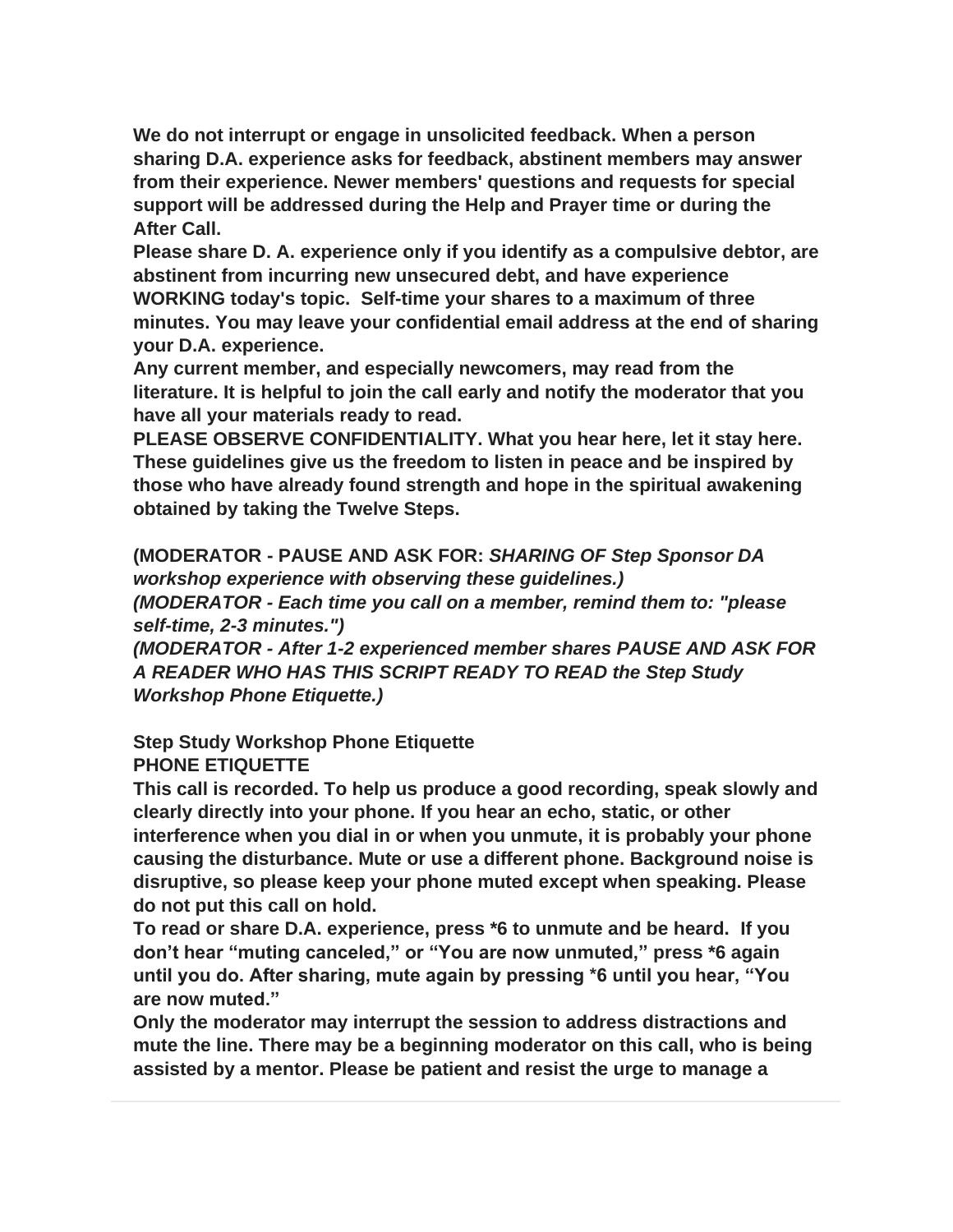**beginner. Remember, we were all new once.**

*(MODERATOR - PAUSE AND ASK: "NEWCOMERS, especially if you are new to phone meetings, do you have any questions?")*

*(MODERATOR - After 1-2 Q & A's continue reading.)*

### *(MODERATOR) -*

**MAY WE PLEASE HAVE A VOLUNTEER TO READ The Twelve Steps of DA? Press Star 6 to unmute and please tell us your stage name.**

### **(VOLUNTEER) The Twelve Steps of DA**

- 1. We admitted we were powerless over debt--that our lives had become unmanageable.
- 2. Came to believe that a Power greater than ourselves could restore us to sanity.
- 3. Made a decision to turn our will and our lives over to the care of God, *as we understood Him*.
- 4. Made a searching and fearless moral inventory of ourselves.
- 5. Admitted to God, to ourselves, and to another human being the exact nature of our wrongs.
- 6. Were entirely ready to have God remove all these defects of character.
- 7. Humbly asked Him to remove our shortcomings.
- 8. Made a list of all persons we had harmed and became willing to make amends to them all.
- 9. Made direct amends to such people wherever possible, except when to do so would injure them or others.
- 10.Continued to take personal inventory and when we were wrong promptly admitted it.
- 11.Sought through prayer and meditation to improve our conscious contact with God, *as we understood Him*, praying only for knowledge of His will for us and the power to carry that out.
- 12.Having had a spiritual awakening as the result of these steps, we tried to carry this message to compulsive debtors, and to practice these principles in all our affairs.

[Possibly End Of Day 1 of Topic 25] *(MODERATOR - PAUSE AND ASK FOR A READER WHO HAS THIS SCRIPT READY TO READ THE LEADER'S NOTES.)*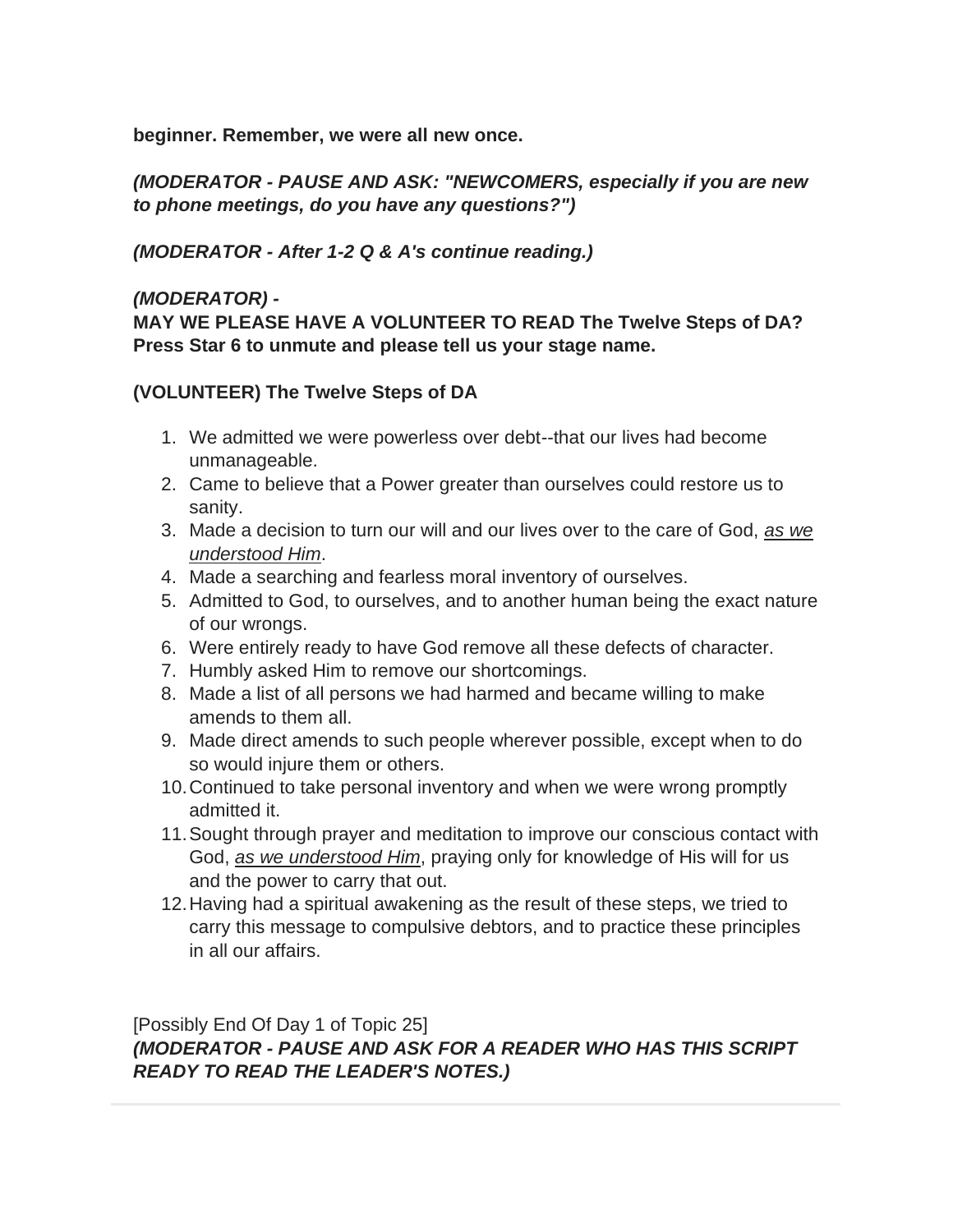#### **\*\*\*\*\*\*\*\*\*\*\*\*\*\*\*\*\*\*\*\*\*\*\*\*\*\*\*\*\*\*\*\*\*\*\*\*\*\*\*\*\*\*\*\*\***

**LEADER'S NOTES - THE EVOLUTION OF THIS WORKSHOP This workshop was in response to many 12 step meetings that turn into 'group therapy' or just 'bull sessions' about the circumstance of money 'trouble.' There is a 12 step LANGUAGE that better serves our purposes. There are some therapeutic terms floating around the 12 step community that we do not think best fit the 12 step treatment model, that in our experience are best avoided, such as:**

**Avoid "Buddy". We suggest instead the terms a 'sponsor' or 'study partner'. Those who take the steps with us are not buddies, pals or necessarily friends, although a friendship may result. We study to see what literature says and partner each other by reminding one another to act on it.**

**Avoid '"Accountable". If we were able to follow through with a promise to be accountable to a HUMAN, we would not need the spiritual 12 steps. We humans in 12 step fellowship do not hold each other accountable. Rather, we are God conduits, reminding each other to ask God for the willingness, strength, and courage to act in our own best interest.**

**Avoid "Burning Desire", "Check in" or "Claim my seat". These expressions also came from the therapy community as ways to help people get past fear of speaking up. In 12-step recovery, these expressions get misinterpreted. Members then may relieve and release feelings OR share confessions: that they are not solvent, not doing the work, are ashamed and stuck, OR just chat about their day. This is shame-sharing and we avoid this. This workshop is focused on speaking the spiritual solution found in DOING the DA step work.**

**Avoid asking for "comment," "advice" or general "sharing". When we call for sharing we need to specifically ask for** *sharing of personal DA experience with the topic reading.*

**We in 12-step allocate time to ask questions and requests because in 12 step, we are here to learn to think, decide and act differently. For that, when we are stuck, we do not confess, vent feelings and just leave it at that...we ASK: for help, we ASK for contact, we ASK for support, we ASK for prayers. So, leaders will ASK for Support and Prayer REQUESTS rather than "burning desires."**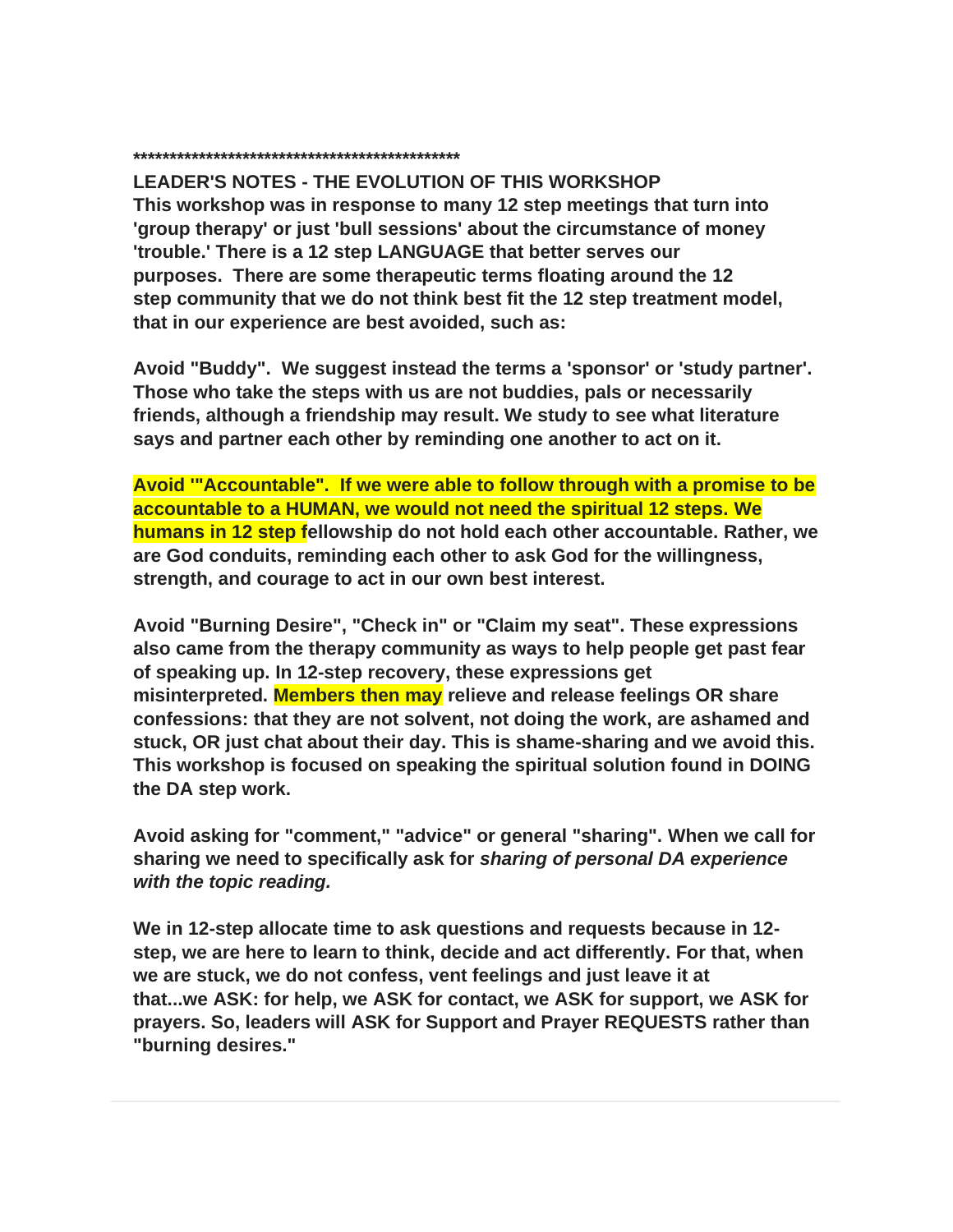*We avoid Outside Issues, especially compulsive under-earning and family of origin stuff. We claim this hour for focus on 12-step recovery and stopping debting.*

**For us, this is the difference between this being a real "Original Recipe" 12 step session and just a bull session. We intentionally adopt a different way of speaking about our problems and the way to solve them. We intentionally use different vocabulary. The reason for this is: if self help, will power, counseling, buddies, chatting or group therapy worked, we would have quit this addiction long ago. We are here to find a different treatment model that will help in ways that the others did not. AGAIN, if anyone has not told you yet today that they love you...know this... WE LOVE YOU. God bless you and thank you for joining.**

**(MODERATOR - PAUSE AND ASK FOR:** *SHARING OF Step Sponsor DA workshop experience with examining and trying different recovery language - how has that changed us? How has it helped?)*

*(MODERATOR - Each time you call on a member, remind them to: "please self-time, 2-3 minutes.")*

*(MODERATOR - After 1-3 experienced shares, ask for a reader to read: PREPARING FOR THE LIVE WORKSHOP.)*

### **PREPARING FOR THE LIVE WORKSHOP CALL - 2021**

**Over a 2-month cycle, Step Sponsor DA studies the 12 Tools, Steps, Traditions and selected service literature of DA in a structured sequence. We start over with the beginner's literature on the first of each odd numbered month.**

**In the absence of one, sequential DA textbook, we have put together a logical order in which to study a selection of approved AA and DA pamphlets and books, available as of 2019.**

**Some of us have found this method of organizing the DA/AA literature helpful:**

### **ORDERING LITERATURE ON OUR READING LIST** [Click Here](https://mcusercontent.com/1408c21f70032c33cd3b1c626/files/fe6792dd-d83c-42f3-a764-83087870950c/STEP_SPONSOR_DA_GreenBack_Book_Reading_List.docx)

**In the weeks leading up to the first day of the new series:**

 **-Print your SSDA member workshop scripts ('Getting Started' and 'Taking Action') These are found on our website, StepSponsorDA.com. Some of us obtain a large 3-inch 3 ring binder and binder tabs. We may hole punch the script pages and insert them in the order the appear in the workshop.**

**-Review the SSDA reading list; download all of the free digital**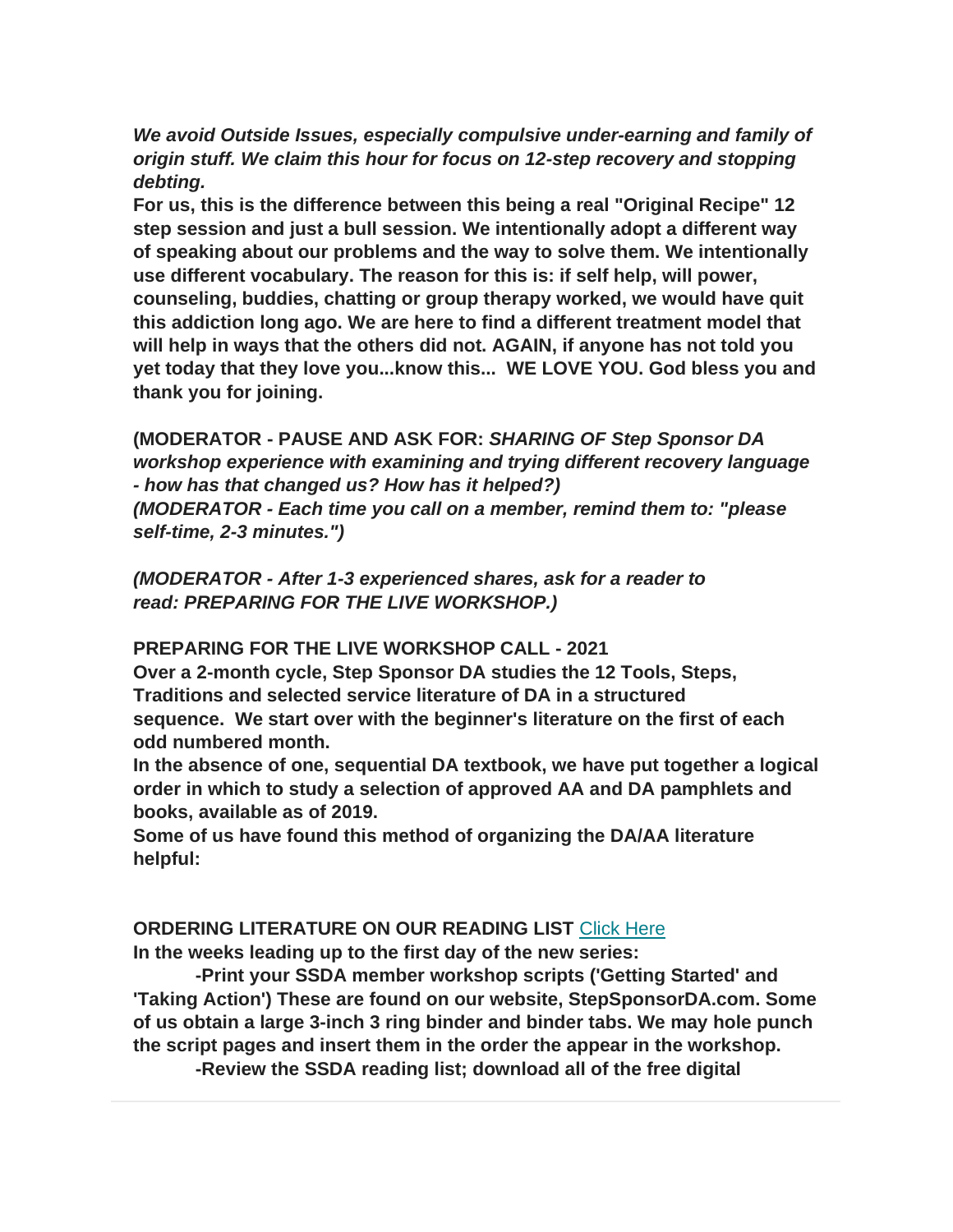**pamphlets at our link on our Reading List tab on our website. Some of us print them, hole punch them and obtain the 3-ring binder and insert the pages in the order they appear in the workshop.**

 **-Review the SSDA reading list and order the electronic or paper printed DA Pamphlets, the DA books, and a clean AA big book. We have paper published DA pamphlets and books that may be ordered from DA. You will need to download an order form, fill it out and mail a check, as DA does not accept credit cards. It can take up to 3 weeks to receive this order from the** [debtorsanonymous.org](http://debtorsanonymous.org/) **website, so we urge you to start that process soon. On the DA website, from the home page, all of these options are available under "DA Publications".**

 **Some of us may also obtain 3-ring binder pockets to keep these organized. We may insert each pamphlet in its own plastic sleeve or binder pocket and insert them in the order they appear in the workshop.**

 **-In our workshop we read from the AA Big Book, (The Basic text of the original 12 step fellowship, Alcoholics Anonymous) which is available from any AA intergroup office and many bookstores. We suggest using a paper Big Book that you can underline rather than an electronic copy. If you are a member of another 12-step fellowship but are new to DA, we suggest, if affordable, that you purchase a new clean AA Big book dedicated just for your DA step work, so you may make debtor-specific notes in it. OBTAIN a small notebook to keep in your wallet for your spending record,\* a regular size notebook for note taking and step writing, and a pack of 3x5 index cards for making prayer cards. [\*Some of us use an app on a mobile phone for spending recording. This works as long as one keeps the phone WITH the method of payment such as a debit card.]**

ONCE AGAIN, to get a reading list for this study, as well as our other welcome documents, fill out the form on our home page of StepSponsorDA.com.

The evening before the study session:

Have the literature of the day's topic ready to read. Being prepared to read is a great service to the group that any member can do, no matter their length of attendance or level of recovery in DA.

Some of us print off the downloaded materials and put them in the 3-ring binder with tabs, so we can find the needed pages easily. We may also get binder pockets to insert our DA printed pamphlets for quick access.

Review your GreenBack Book study guide pages (Topics) that you can find on our website StepSponsorDA.com.. These contain the reading list for the current topic. Check the date. Organize your Workshop Script, reading material,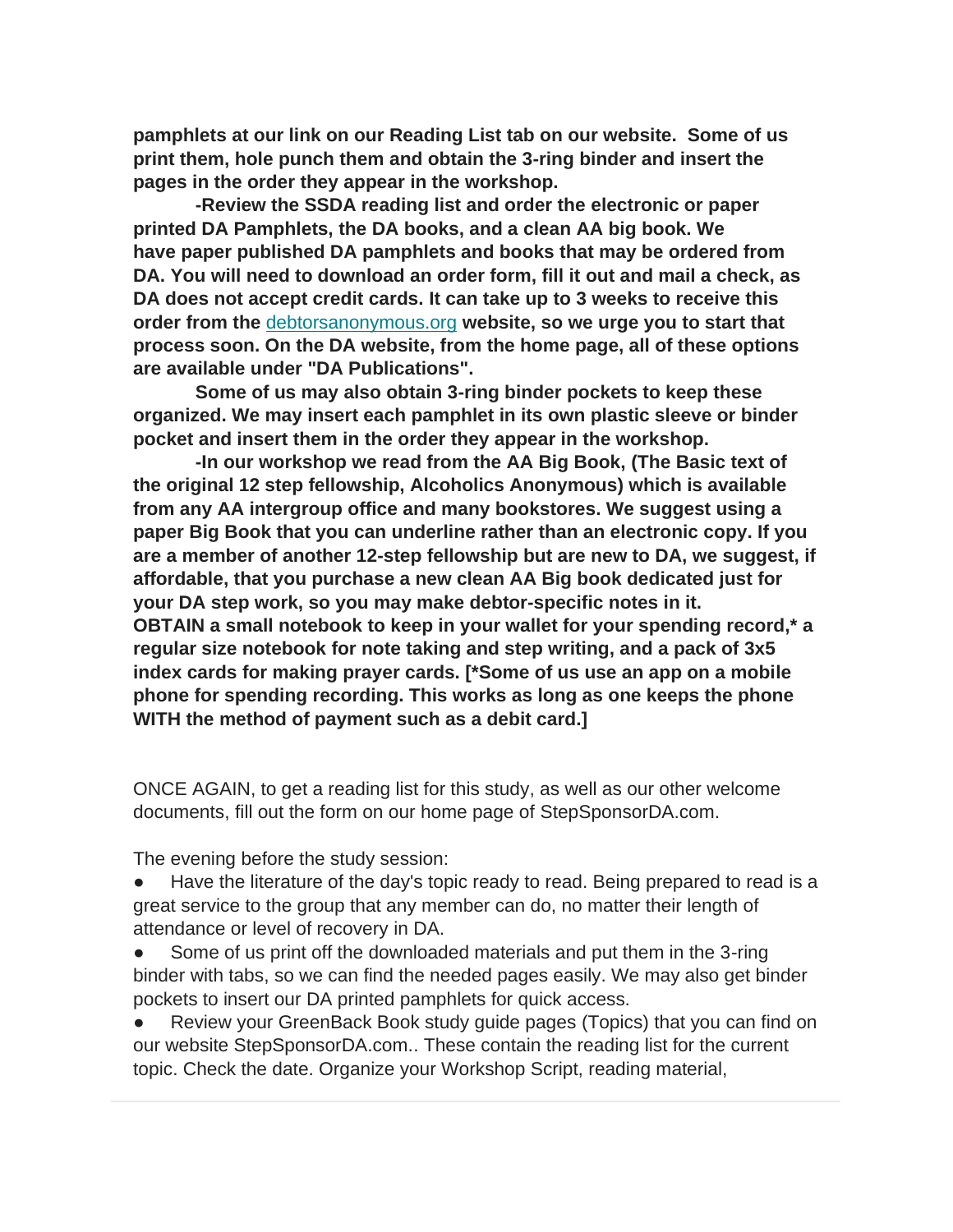a notebook, writing implement and a timer to time your shares. Some of us print off these pages and put them in the 3-ring binder with tabs, so we can find these pages quickly. Keep these near your phone, as well as your AA Big Book for reference.

Consider creating a sacred workshop space. Try your best to set up an optimal environment as if we were in a face-to-face workshop. We would be in a quiet room with privacy, a closed door, a desk or table in front of us with good light for reading, and a space to focus, distraction free.

**(MODERATOR - PAUSE AND ASK FOR:** *SHARING OF Step Sponsor DA workshop experience with organizing the literature.)*

*(MODERATOR - Each time you call on a member, remind them to: "please self-time, 2-3 minutes.")*

*(MODERATOR - After 1-3 experienced shares, read: "THESE ARE BUT SUGGESTIONS TO ALLOW YOU TO OPTIMIZE YOUR DA RECOVERY EXPERIENCE. TRY YOUR BEST, BUT REGARDLESS OF CIRCUMSTANCE, KEEP COMING BACK.")*

*CLOSING OF STUDY SESSION EACH DAY IN OUR WORKSHOP WE HAVE A SPECIAL SECTION FOR HELP AND PRAYER, THEN WE USE AA OR DA PRAYERS TO ASSIST THOSE WHO ASK.*

*Part of 12-step recovery is learning to ask for help - from solvent DA members AND from our Higher Power. This is your time to ask for Help, or Prayers, to ask Questions, or ask for support through specific challenges.*

**Solvent members may respond with their experience, strength, and hope using the D.A. and A.A. Steps, Traditions, Tools, and Prayers. Please remember to keep your phone muted unless you are actively participating in Help and Prayer.**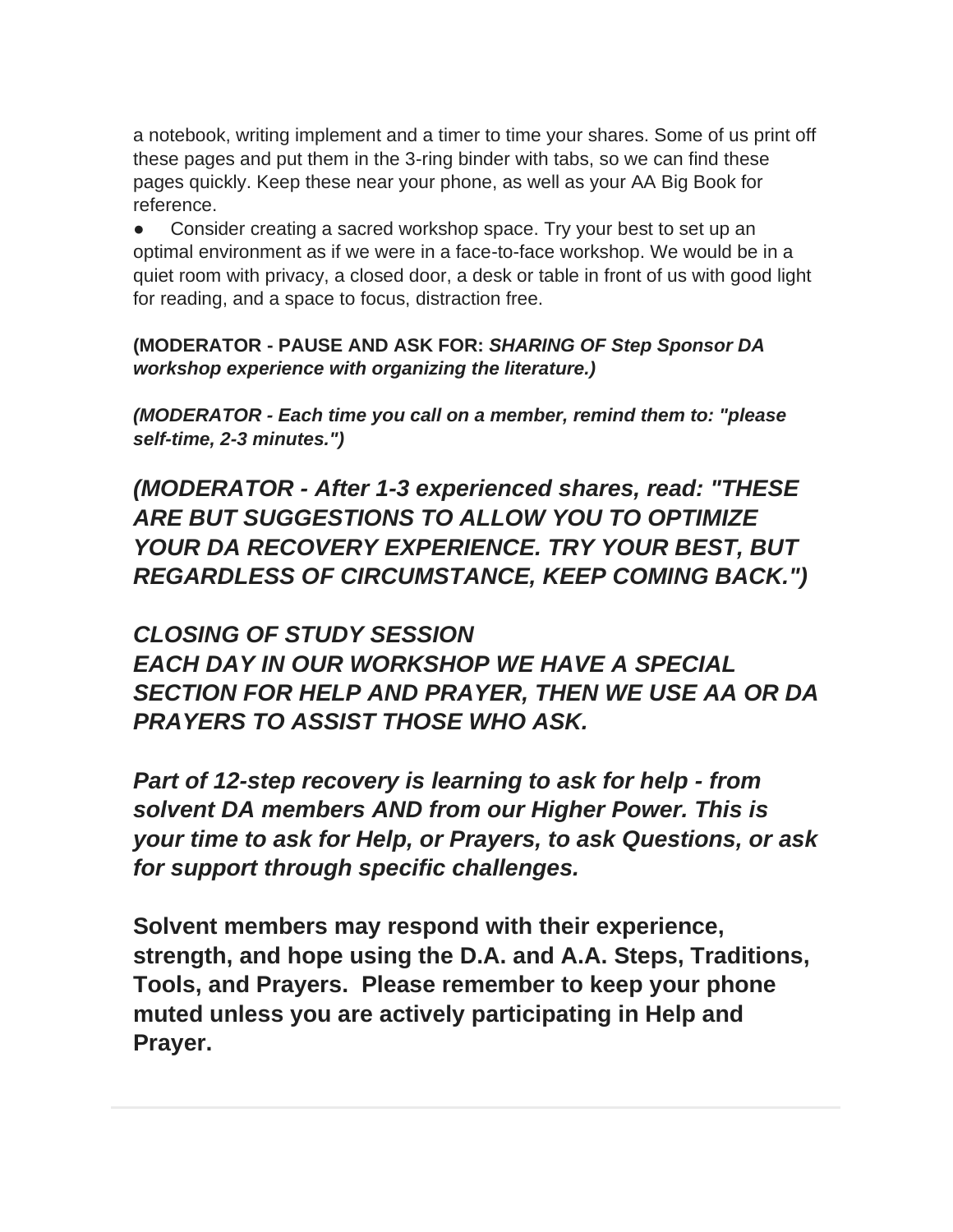**What questions about our workshop do you have? Press \*6 to unmute and please tell us your stage name. (PAUSE)**

**Who has requests for help or prayer? Please briefly state your request in one sentence or less.**

**Press \*6 to unmute and please tell us your stage name.**

**SUGGESTED PRAYERS:** *[Moderator or prayer partner may choose from the following menu at their discretion.]*

**Beginner's Prayer: "God, please remove my compulsion to debt, under earn, or overspend. Help me be willing to go to any lengths not to debt today." Item Two,** *Just For This Day* **book mark.**

**Serenity Prayer: "God, grant me the serenity to accept the things I cannot change, courage to change the things I can, and wisdom to know the difference. Amen"**

**Overcome Resistance: Step 2, AABB 47:4-48:0 Openness to a more spiritual view and way of being.**

**Employment Prayer: "a new Employer…provided what we needed", Step Three, AABB 62:3-63:1**

**Renewal Prayer: AABB 62:3-63:1 Turn It Over Prayer: Step Three Prayer, AABB, 63:2; DA 12x12x12 19:0**

*[Ask participants if they would like to share their confidential email address.)*

**VISIONS AND VICTORIES**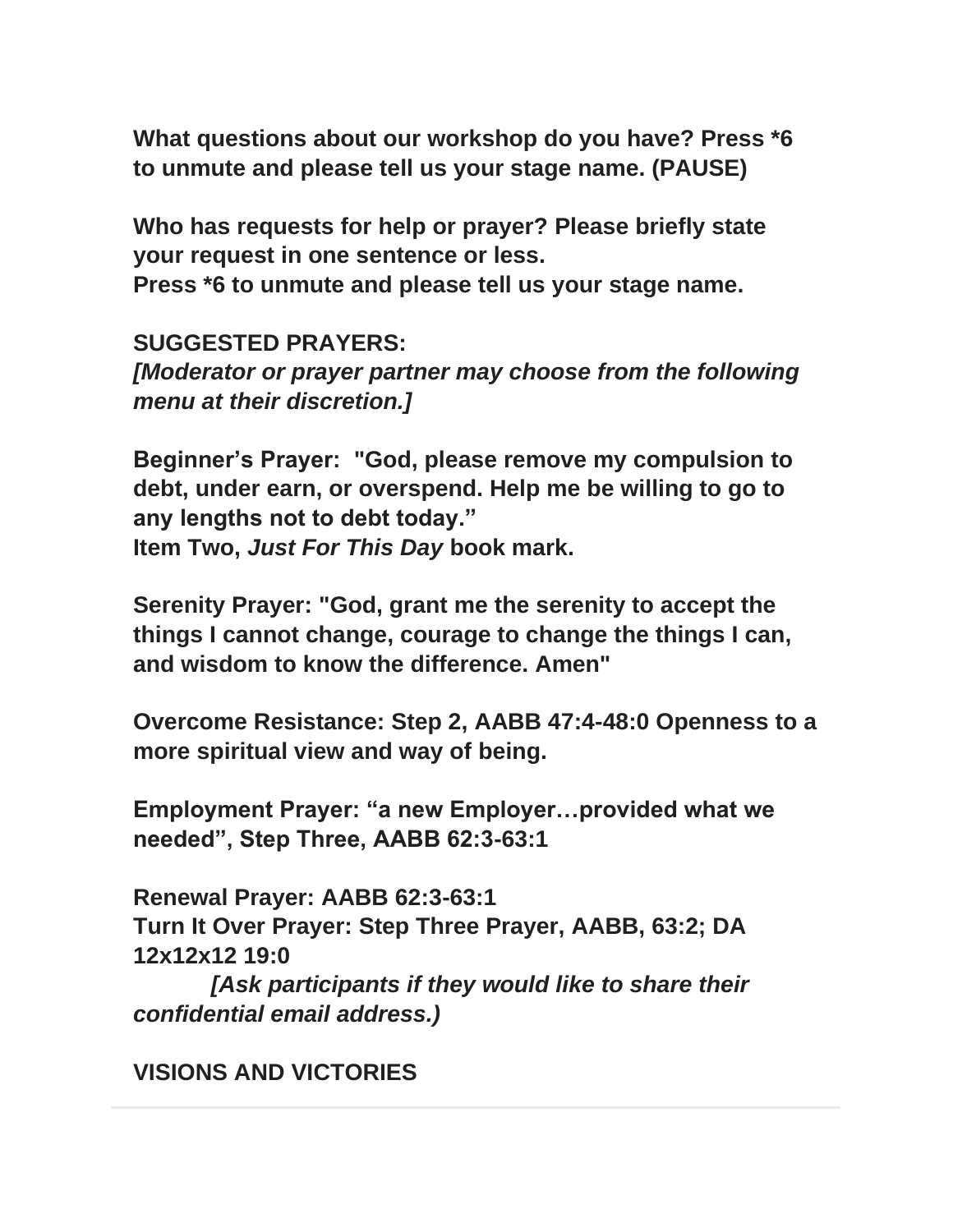**MODERATOR: Who would like to share a VISION in the form of a prayer? Press \*6 to unmute and please tell us your stage name.**

**MODERATOR: Please briefly state, in one sentence or less, your vision or desired outcome.**

**MODERATOR: Say the Abstinent Visioning Prayer with your statement.**

**VOLUNTEER: "Higher power, I am committed to change. I envision living one day at a time without incurring new unsecured debt. I have a need which I envision will be filled, debt free. Higher Power and group, help me to a debt free**  solution regarding "

*[Ask participants if they have a confidential email address they would like to share.]*

**MODERATOR: Who would like to share a VICTORY in the form of a prayer? Press \*6 to unmute and please tell us your stage name.**

**MODERATOR: Please briefly state in one sentence or less your victory.**

**MODERATOR: Say the Abstinent Victory Prayer with your statement.**

**VOLUNTEER: "Higher Power and group, today I share my gratitude for a victory over the difficulty of\_\_\_\_\_\_\_\_. The step or action I took was\_\_\_\_\_\_. The benefit to me was\_\_\_\_\_. I stick with it by\_\_\_\_\_\_. Thank you, Higher Power and group."** *[Ask participants if they have a confidential email address they would like to share]*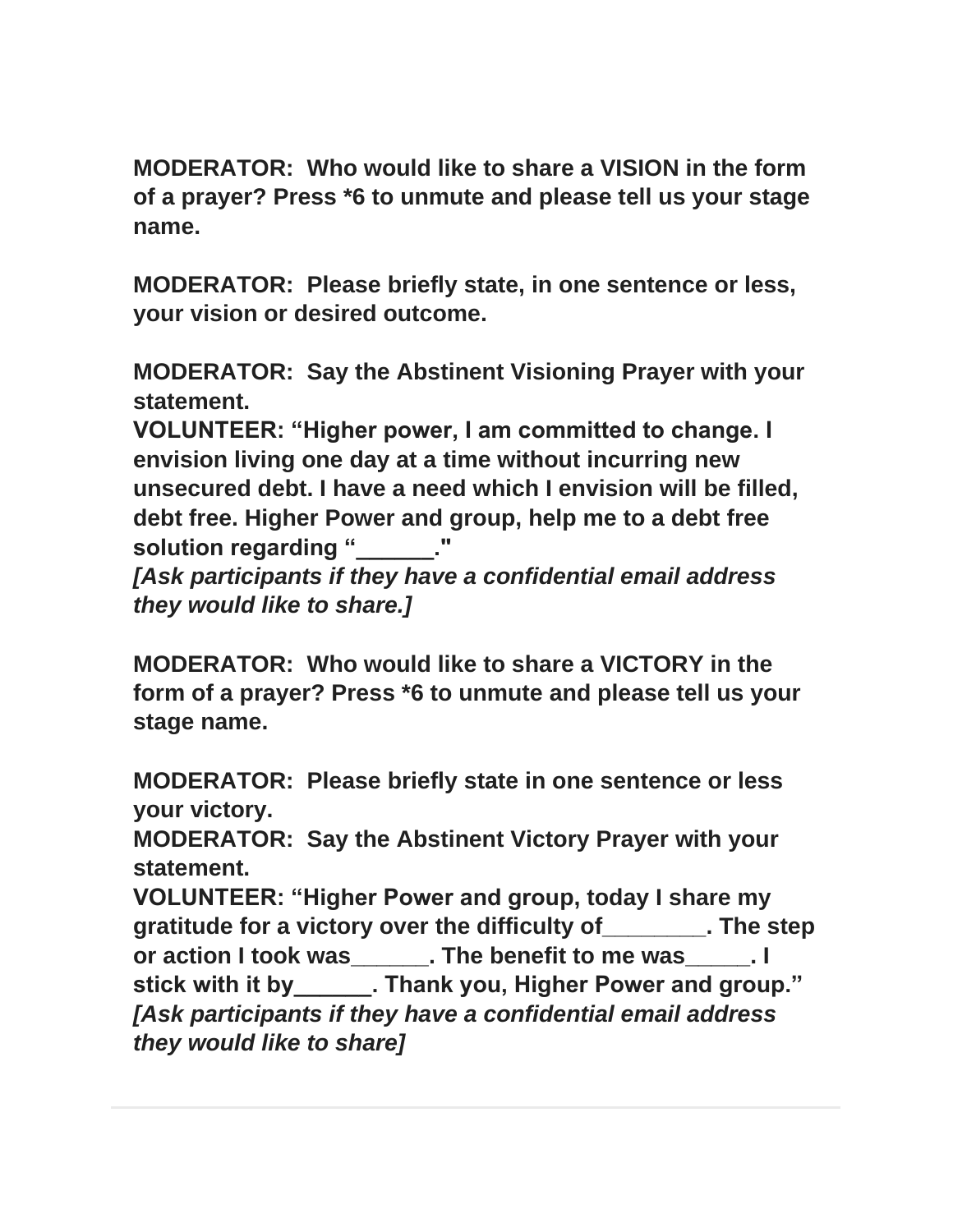**MODERATOR: Once we have reached Step Twelve, we encourage our members to sponsor other debtors. Sponsorship is a vital and expected part of recovery. Use the precise directions and prayers of step work to be a wonderful, effective sponsor. Remember the verb in Step Twelve is "TRY." We need only to "try to carry this message" to another debtor and let go of the results. Who is in need of a sponsor or a study partner? Who is available for sponsoring or studying together? Press \*6 to unmute and please tell us your stage name and confidential email.**

**ANNOUNCEMENTS** *[Begin at five minutes after the hour.]*

**MODERATOR: It is now five minutes after the hour and time for announcements.**

# **STUDY HALL**

**Call in every Sunday from 4:00 P.M to 6:00 P.M. Eastern time for our Study Hall. We work in silence on our numbers or other D.A. tasks, and check in on the hour to bookend or ask for support. The phone number is the same as our daily live call: (515) 604-9300, access 741603#.** 

## **SERVICE OPPORTUNITIES**

**At this point our Service Coordinator tells us what service positions are open for volunteers. Some service positions do not have a length of membership requirement and are not very time consuming, but can keep you engaged and coming back**

## **MODERATOR: Please email us**

**at** [info@stepsponsorda.com](mailto:info@stepsponsorda.com) **and put "service volunteer" in the**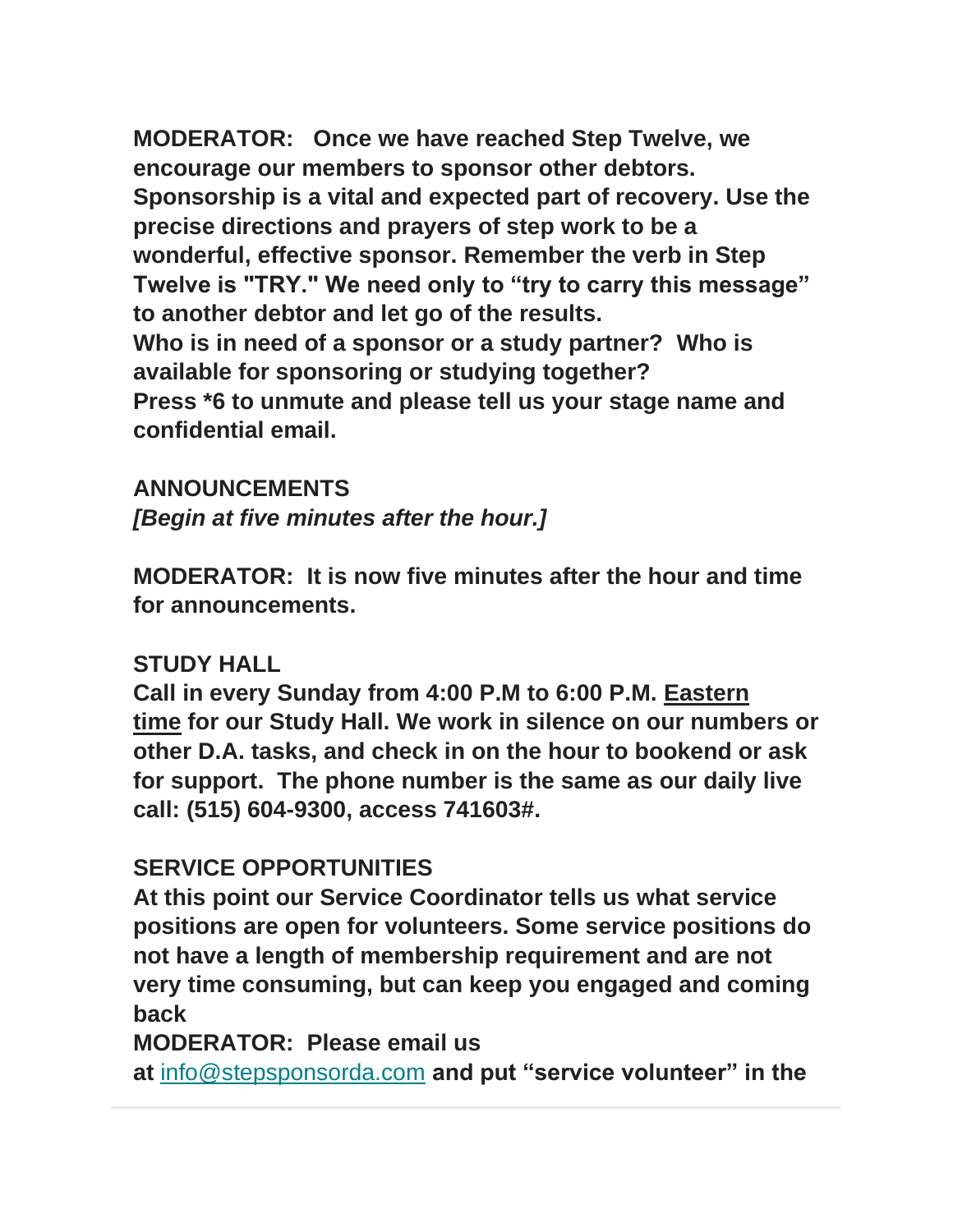**subject line to let us know if you would like to get started with this valuable part of D.A.**

# **RECORDINGS**

**The recordings are accessible to members of the Step Sponsor D.A. Workshop for a limited time after the live session. It is highly recommended that you listen and complete your study on a daily basis.**

**The reason we recommend using a "stage name" is to protect member anonymity on our recordings. These files are purposely not archived. They are only for reference by members of our workshop. If you are listening to this recording from a source other than our playback number, please observe the tradition of anonymity and destroy the recording.**

**To listen to recordings, our playback number is: (515) 604- 9409. Our access code is: 741603#. Today's recording number is\_\_\_\_\_\_\_\_\_\_\_\_. Our recordings can also be found on our SSDA website.**

### **NEWCOMERS**

**Newcomers, we want to hear from you! Please fill out the form on our SSDA homepage. We are glad to send you our Welcome Materials and more information about joining our Step Sponsor D.A. Workshop. Thanks for being here today. We also have Newcomer Greeters who are at every meeting that can help you with any questions that you have about our workshop.**

# **MAKING CONTACT**

**If you would like to be part of the current year's confidential contact list, send an email to** [info@stepsponsorda.com](mailto:info@stepsponsorda.com)**. In the subject line put "Contact List" and add the current year.**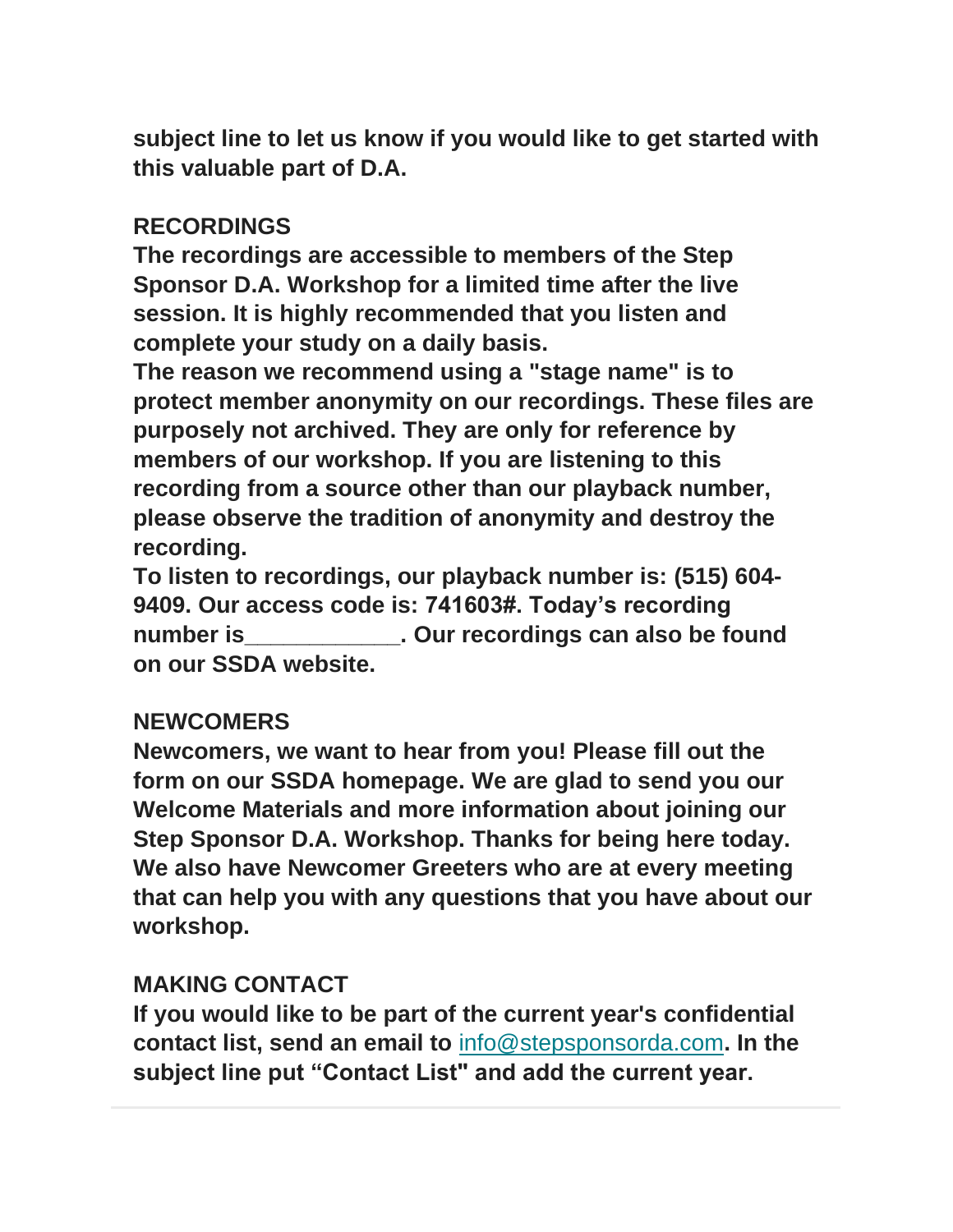**In the body of your contact email please tell us your D.A. stage name, your real first name, email address, phone number, time zone, and home state or country. Share only what you are comfortable sharing. The contact list will be available only to those who sign up for it.**

# **SEVENTH TRADITION**

**Our Seventh Tradition states, "Every D.A. group ought to be fully self-supporting, declining outside contributions. Step Sponsor DA is an autonomous group, funding the phone workshop and recordings, online Step Sponsor D.A., contributions to the World Service Office, and travel expenses of our General Service Representative.**

**For now, we can only process PayPal.**

**To use PayPal: Go to our website, [stepsponsorda.com](http://www.stepsponsorda.com/) and click on the "7 th Tradition" button on any of the web pages.** 

**Debit or credit cards will incur a fee and possible debt. No fee is charged with direct transfer from your PayPal account funds or a bank account registered with PayPal. Please specify "send to friend" to allow your full contribution to reach us without a transaction fee. International payments may incur a fee for currency transfers.**

**Please give as generously as you can. We have as many as eighty listeners and participants per series but average only ten or so contributors. Phone groups DO have expenses so please consider supporting them financially just as you would a face to face group.**

**If you cannot donate at this time, please keep coming back.**

# **ACTION LIST**

**There is an action list at the end of each Topic. Be sure to**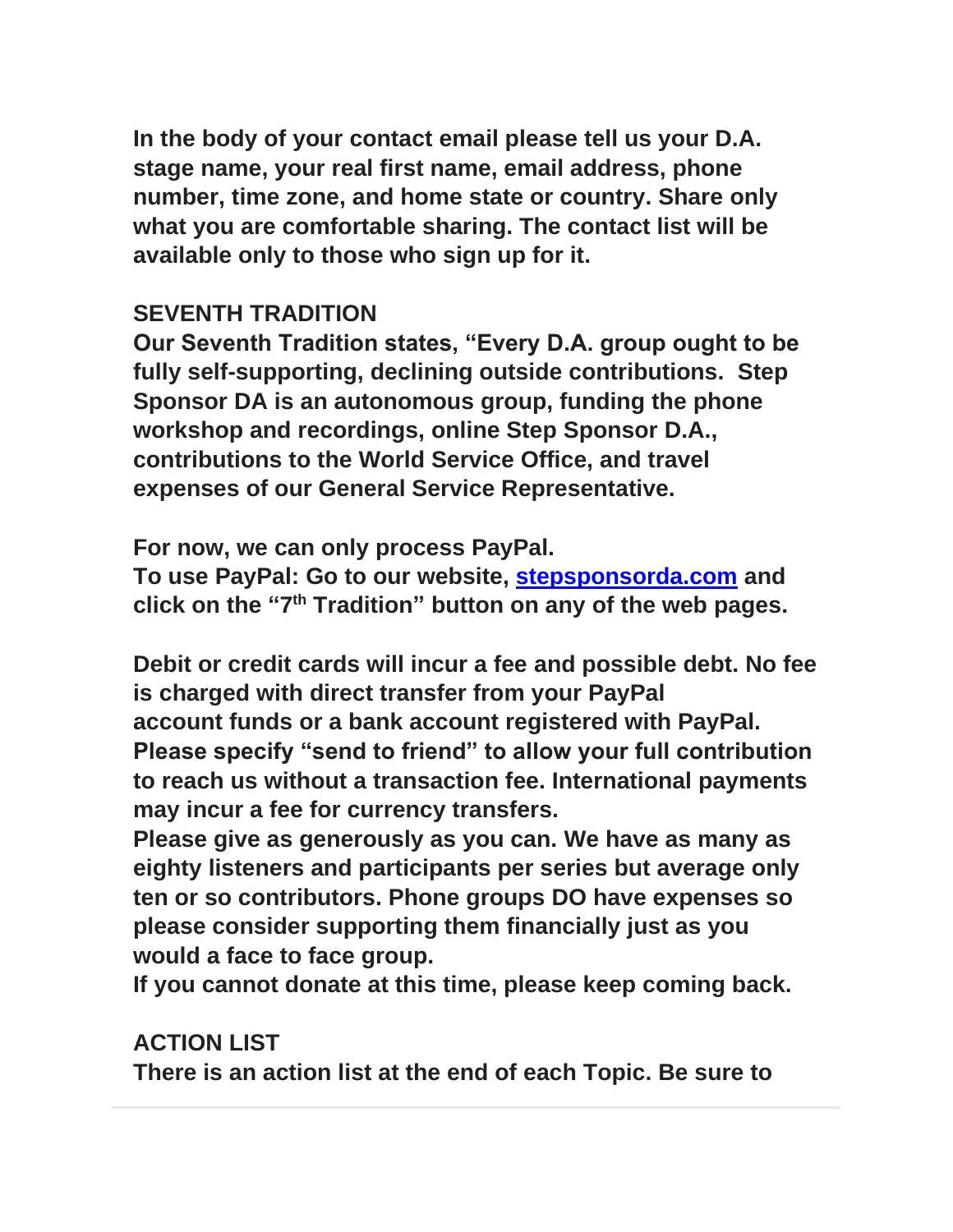**read it and try your best to take the suggested actions. Remember, progress, not perfection. Work at the level you are on, at the pace you can manage. Ask your loving Higher Power and D.A. members for help. One day at a time, each prayer we pray, each change we make, will benefit us, no matter how large or how small. KEEP COMING BACK.**

**CLOSING THE WORKSHOP** *[No later than ten minutes past the hour]*

**MODERATOR: Our next sessions for the remainder of this series will be about service and the 12 traditions. If you are new to DA you are welcome to audit the call until our new series starts with beginners literature on the first of the odd numbered month.**

*[Refer to study guide.]*

*(MODERATOR: only call for this reading if it is before 15 minutes past the hour. Otherwise, skip to the end)*

**Who has the script ready and can volunteer to read** *Just For This Day***? [see next page for the text] Please press \*6 to unmute and please tell us your stage name.**

*(MODERATOR: Please call on one person)*

**VOLUNTEER:** *JUST FOR THIS DAY*

**· Just for this day, I will be grateful that I have enough food to eat and a place to sleep. If I lack either of these, I will ask for help.**

**· Just for this day, I will ask my Higher Power to remove my compulsion to debt, under earn, or overspend. I am willing to**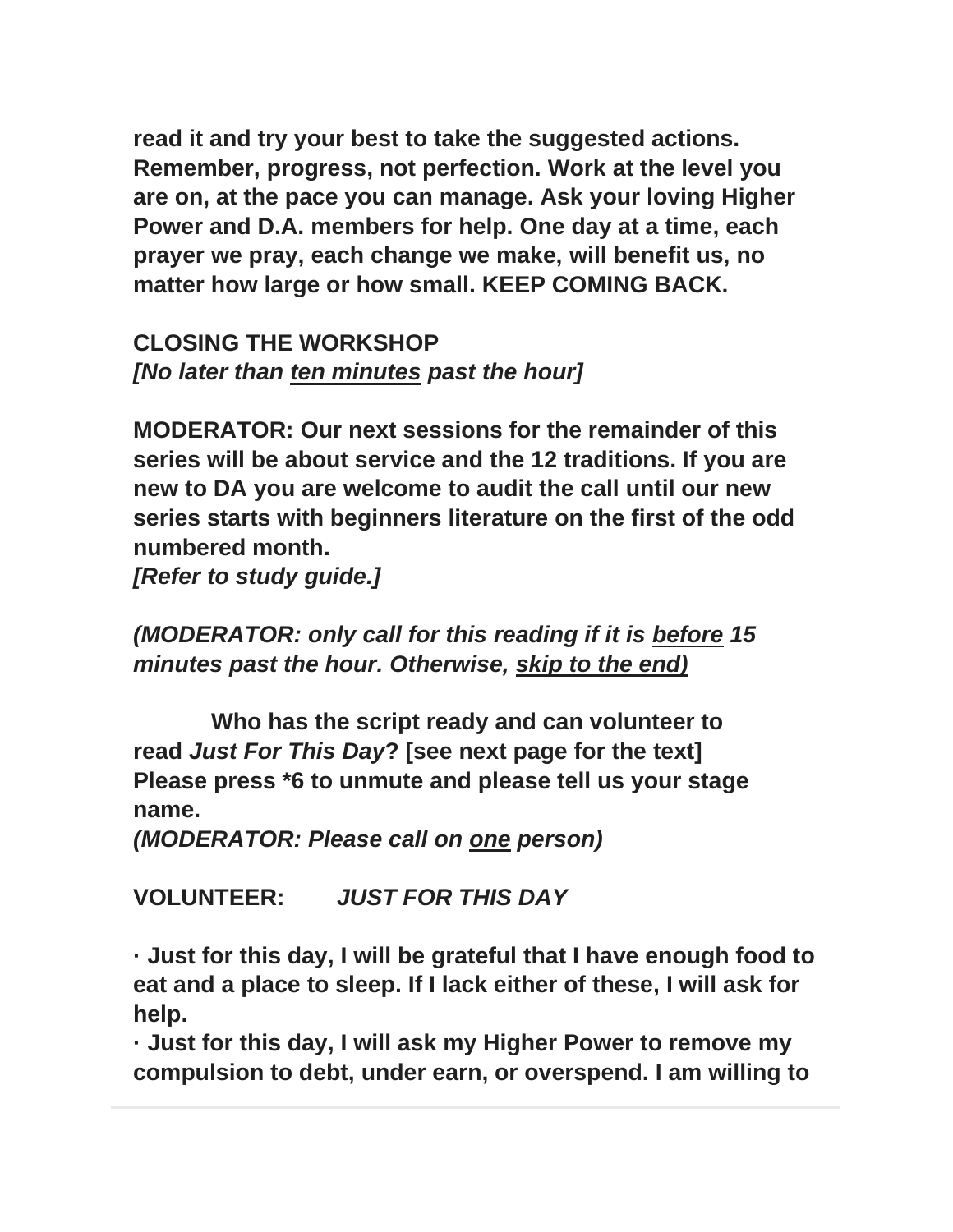**go to any lengths to not debt today.**

**· Just for this day, I will be clear with my money, I will keep a record of every penny I earn or spend knowing that clarity leads to freedom.**

**· Just for this day, I will accept that I cannot solve all my problems at once. I will take at least one small action toward my recovery.**

**· Just for this day, I will live in this moment, right here, right now. I will set aside my fears of the future and my regrets about the past, accepting everything exactly as it is at this moment.**

**· Just for this day, I will remember that there are infinite sources of help available to me. I do not have to be alone. I will reach out to another D.A. member and find hope and encouragement for my situation, even if it seems hopeless to me right now.**

**· Just for this day, I am willing to believe in a power greater than myself--even if my current understanding of that power is limited.**

**· Just for this day, I will face life with courage. With the help of D.A. and my Higher Power, I have what I need to live through whatever this day brings.**

**· Just for this day, I will be of service. I will help someone else and allow someone else to help me.**

**· Just for this day, I will refrain from comparing myself to others. I will honor my own unique gifts and experiences.**

**· Just for this day, I will set aside time for quiet reflection, prayer or meditation. I will let this nourish and replenish my soul.**

**· Just for this day, I will be grateful for the abundance in my life. I will recognize that there is enough money, enough time, and enough love.**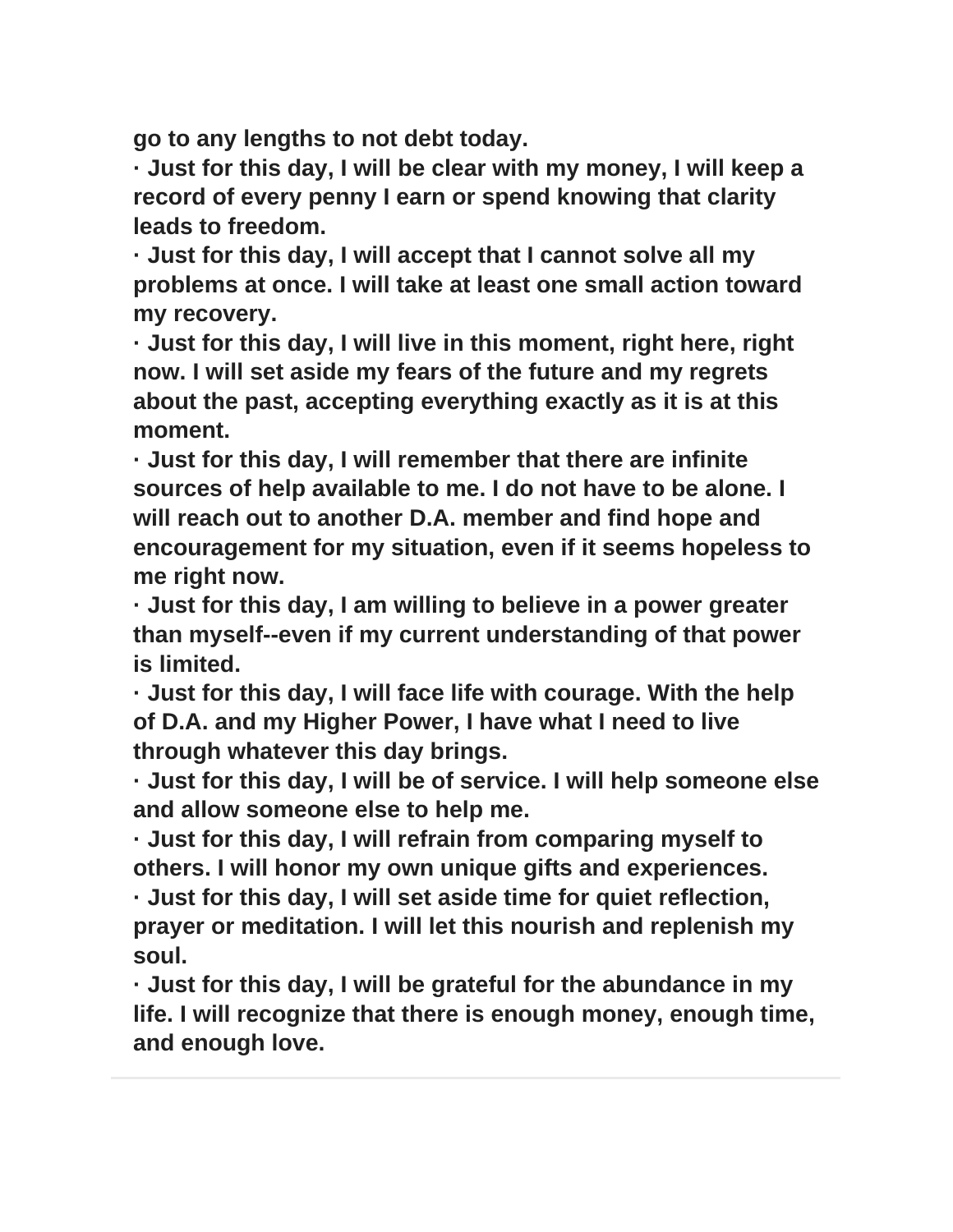**END:**

**MODERATOR: The D.A. experiences shared in this workshop are strictly those of the individuals who gave them. Keep all remarks confidential. Who and what you hear here, let it stay here. Ask your Higher Power for help to better grasp the true nature of your problems and a way to solve them. Reach out to each other: share, study, and support each other's right actions; most of all, pray together. Let us not be critical of our companions, but show each other only love, kindness, tolerance, and compassion. Would all those who care to, please join me in closing with the Serenity Prayer. Press \*6 to unmute and be heard.** *[Pause]*

**"God, grant me the serenity to accept the things I cannot change, the courage to change the things I can, and the wisdom to know the difference. Amen" [***Press \*9 to end the recording.***)**

# **AFTERCALL**

**MODERATOR: Our workshop is closed, and the recording stopped. This is a time to exchange phone numbers or nonconfidential email addresses and ask for help and prayer if you did not yet have an opportunity.**

*COPYRIGHT JILL C PETERS dadivadelux@yahoo.com do not duplicate without permission. The GreenBack Book Study Guide to existing DA Literature is a Rough Draft and is not DA World Service Conference Approved*

**\_\_\_\_\_\_\_\_\_\_\_\_\_\_\_\_\_\_\_\_\_\_\_\_**